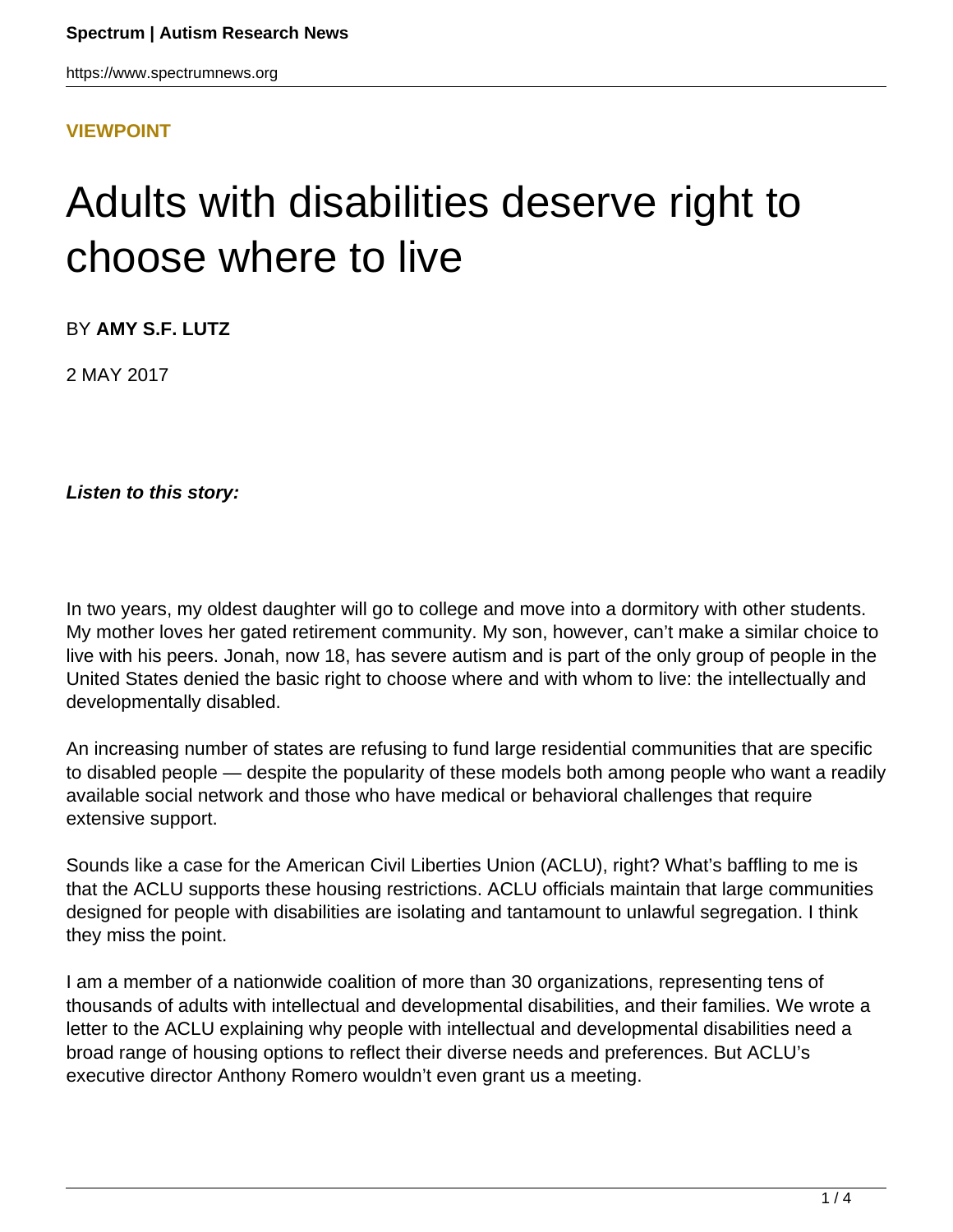The idea that one residential model is appropriate for the entire spectrum of intellectual and developmental disability — from college-educated self-advocates to profoundly impaired individuals at risk of detaching their own retinas or bolting into traffic — is patently absurd.

### **Legal limits:**

At the center of this issue is the 'final rule,' issued by the Centers for Medicaid and Medicare Services (CMS) in 2014, to specify the types of residential settings in which individuals with disabilities can use their Home and Community-Based Services 'waivers.' These waivers — paid jointly by state and federal government - cover the cost of housing that would otherwise be prohibitively expensive. (We expect Jonah to require more than \$200,000 a year once he leaves home.)

CMS **[initially set no size limits](https://www.medicaid.gov/medicaid/hcbs/downloads/hcbs-setting-fact-sheet.pdf)** or density restrictions on the residential settings in which people can use the waivers. According to a 2014 fact sheet, its rule followed an "outcome-oriented definition of home and community-based settings, rather than one based solely on a setting's location, geography, or physical characteristics." This indicates a focus on results — such as whether waiver recipients are happy and safe in their homes — rather than what those homes look like.

However, as the states prepared to comply with the final rule, CMS seemingly forgot about its focus on outcomes. It issued a new document that called out farmsteads, disability-specific communities, campuses and clustered group homes as potentially "isolating" to disabled individuals, and thus at risk of losing federal funding. Several vocal self-advocacy groups, such as the **[Autistic Self-](http://autisticadvocacy.org/)[Advocacy Network](http://autisticadvocacy.org/)**, also issued statements demanding that public funds be used exclusively for small, dispersed homes in the community rather than on these larger settings.

As a result, a number of states — including Delaware, New York, Pennsylvania, Massachusetts, Oregon and Ohio — proposed policies that effectively ban residences that serve more than five or even four individuals. The ACLU has publicly supported these restrictive rules. It has also opposed the current administration's plan to indefinitely postpone the deadline, originally 2019, by which states must implement their plans.

### **Fundamentally human:**

As our coalition wrote to Romero, "The desire to live with peers is fundamentally human." This isn't the projection of deluded parents: A 2013 Autism Speaks survey revealed that nearly 30 percent of **[people with autism prefer to live](https://www.autismspeaks.org/sites/default/files/docs/2013_national_housing_survey.pdf)** in a planned community.

In his response to our letter, Romero warned us that he regards such "segregated" settings with great suspicion. He added: "Indeed, federal law and Supreme Court rulings support our position. Both the Americans with Disabilities Act and the Supreme Court's 1999 Olmstead decision view the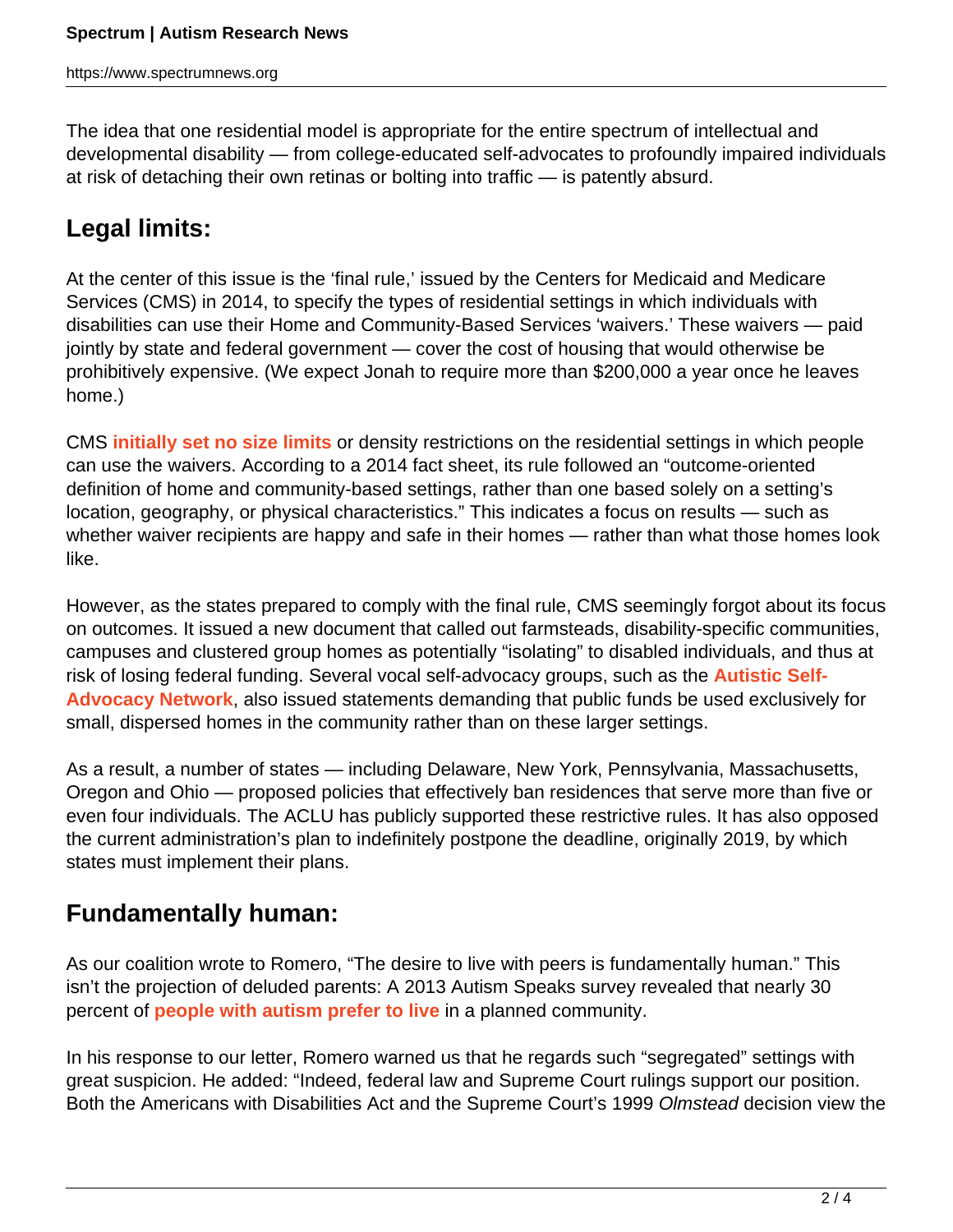unnecessary segregation of people with disabilities as a violation of their civil liberties."

Romero's statements misrepresent these landmark decrees, however. Olmstead requires states to provide integrated settings when "community placement is appropriate" and when "the transfer … to a less restrictive setting is not opposed by the affected individual."

In fact, the justices expressed concern about this exact misreading of their decision. In his concurring opinion, Justice Anthony Kennedy wrote, "It would be unreasonable, it would be a tragic event, then, were the Americans with Disabilities Act … to be interpreted so that States had some incentive, for fear of litigation, to drive those in need of medical care and treatment out of appropriate care and into settings with too little assistance and supervision."

In his letter, Romero further claimed that research supports his opposition to large group residences. In truth, the literature examining residential size is inconclusive. "There are remarkably little data available to support which housing options work best for which individuals," says **[David](https://www.spectrumnews.org/author/davidmandell/) [Mandell](https://www.spectrumnews.org/author/davidmandell/)**, associate professor of psychiatry and pediatrics at the University of Pennsylvania. "The largest challenge to conducting rigorous research on housing is disentangling the severity and needs of the individual from the housing option in which they are placed."

#### **Push-button locks:**

Jonah has a tested intelligence quotient of 40 and a history of challenging behaviors, including dangerous aggression and **[self-injury](https://www.spectrumnews.org/news/large-study-shows-self-injury-common-among-children-autism/)** that precipitated a 10-month hospitalization when he was 9 years old. He has run away from our home so many times that we now have push-button locks on our doors that require a code to enter or leave.

My son isn't alone. The 2013 Autism Speaks survey revealed that more than one-third of individuals with autism require 24-hour supervision.

Some adults with disabilities and their families are attracted to large, disability-specific communities because of their social benefits. But others — like Jonah — need this option, as they require more support than can be safely and consistently delivered in dispersed settings. One of my greatest fears is that when my husband and I can no longer care for Jonah, he will end up in his own apartment with a minimally paid, minimally trained aide who will let him stim on his iPad all day rather than risk taking him out.

Good housing policy would take his needs — and those of all others with a disability — into consideration.

## **Troubling paternalism:**

Throughout its history, the ACLU has protected the freedom to exercise fundamental rights — even